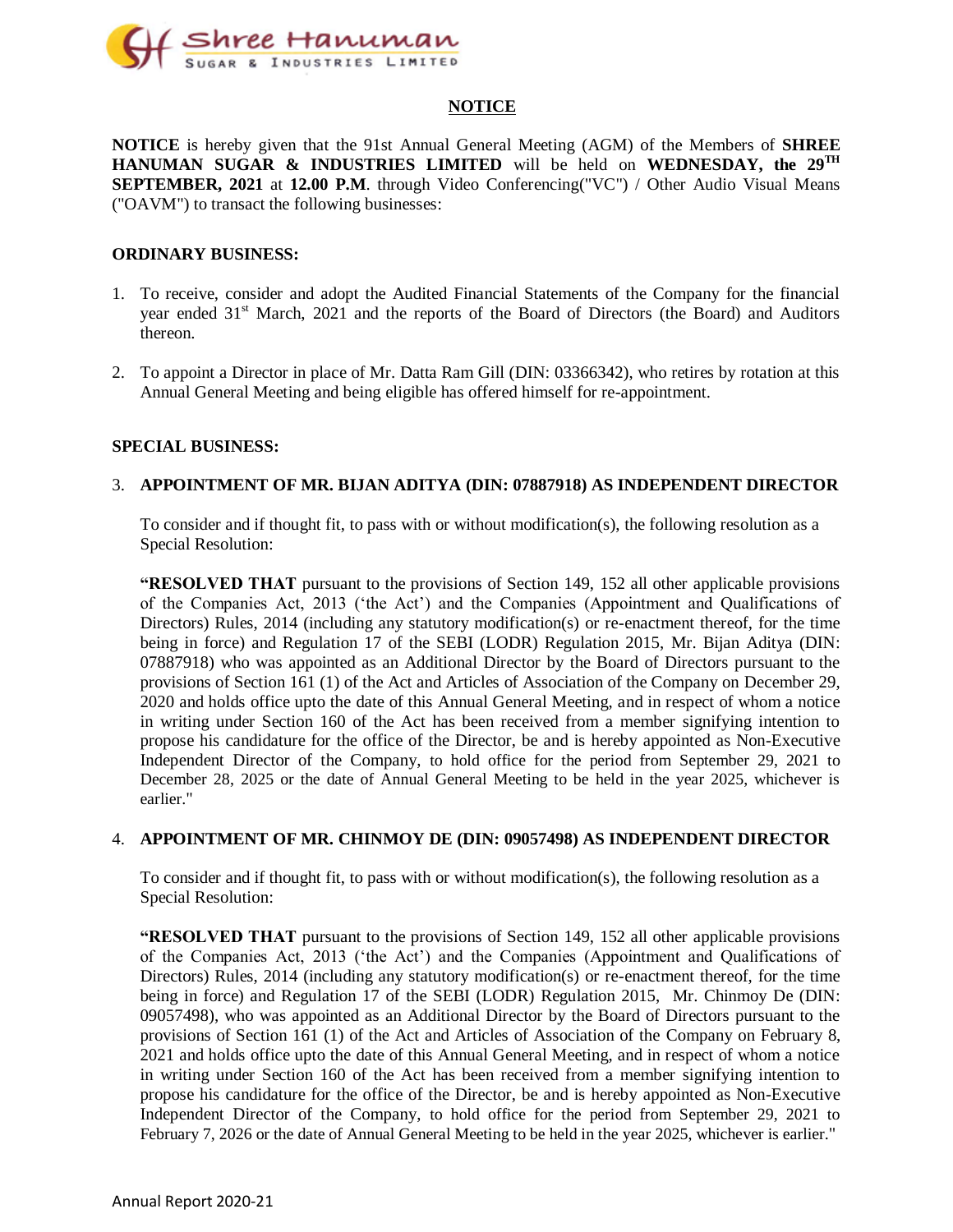

#### 5. **APPROVAL OF APPOINTMENT OF MR. LEONARD CARVEY (DIN: 08958275) AS WHOLETIME DIRECTOR**

To consider and if thought fit to pass, with or without modification the following Resolution as an Ordinary Resolution:

**"RESOLVED THAT** pursuant to the provisions of Section 196, 197, 203 read with Schedule V and other applicable provisions, if any, of the Companies Act, 2013 (the Act) and the Companies (Appointment and Remuneration of Managerial Personnel) Rules, 2014 (including any statutory modification or re-enactments(s) thereof for the time being in force) and pursuant to Articles of Association of the Company and the recommendation of the Nomination and Remuneration Committee (NRC), review by the Audit Committee and as decided by the Board at their respective meetings, approval of the shareholders be and is hereby accorded to appointment of Mr. Leonard Carvey (DIN: 08958275), as Whole time Director and Key Managerial Person (KMP) of the Company for a period of three years w.e.f. 11th November, 2020 on the terms and conditions, including remuneration and in the event of inadequacy of profits or loss, minimum remuneration, as recommended by the NRC and set out in the explanatory statement annexed to this Notice (Explanatory Statement) and as contained in the agreement entered into between Mr. Leonard Carvey and the Company;

**RESOLVED FURTHER THAT** the Board of Directors be and is hereby authorised to alter or vary the remuneration of Mr. Leonard Carvey including the monetary value thereof, to the extent recommended by the NRC from time to time as may be considered appropriate, subject to the overall limits specified in this Resolution/Explanatory Statement and/or the Act and do all necessary acts, deeds and things, which may be considered necessary or expedient to give effect to the aforesaid Resolution."

By Order of the Board For **SHREE HANUMAN SUGAR & INDUSTRIES LTD.** Sd/- Registered Office: Khushboo Doshi

Chandra Kunj, 4th Floor Company Secretary 3, Pretoria Street, Kolkata – 700071 CIN: L15432WB1932PLC007276 E-mail: [info@hanumansugar.com](mailto:info@hanumansugar.com) Date: 13.08.2021

#### **NOTES:**

- 1. The relevant Explanatory Statement pursuant to Section 102 of Act, setting out material facts in respect of businesses under item nos. 3 to 5 of the Notice, is annexed hereto. Details pursuant to Regulations 26(4) and 36(3) of the SEBI Listing Regulations and Secretarial Standard on General Meetings issued by the Institute of Company Secretaries of India, in respect of the Directors seeking re-appointment at this AGM are also annexed.
- 2. In view of the continuing COVID-19 pandemic, the Ministry of Corporate Affairs ('MCA') has vide its General circular No. 02/2021 dated January 13, 2021 read with General Circular No. 14/2020 dated April 08, 2020, General Circular No. 17/2020 dated April, 13 2020 and General Circular No. 20/2020 dated May 05, 2020 (collectively referred to as 'MCA Circulars') and Circular Nos. SEBI/HO/CFD/CMD1/CIR/P/2020/79 and SEBI/HO/CFD/CMD2/CIR/P/2021/11 dated May 12, 2020 and January 15, 2021, respectively issued by the Securities and Exchange Board of India (collectively referred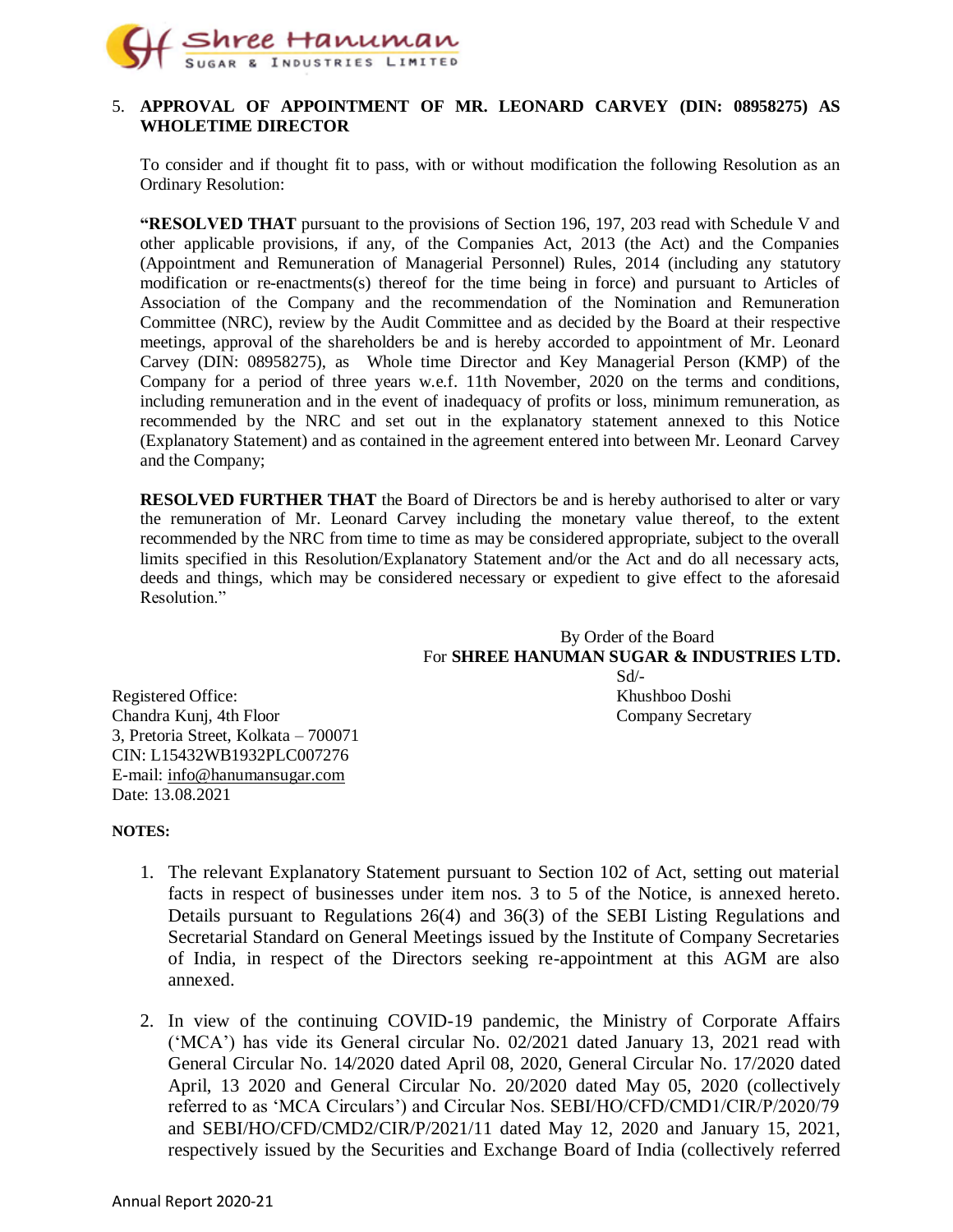

to as 'SEBI Circulars') permitted the holding of the Annual General Meeting ('AGM') through VC / OAVM, without the physical presence of the Members at a common venue. In compliance with the provisions of the Companies Act, 2013 ('Act'), SEBI (Listing Obligations and Disclosure Requirements) Regulations, 2015 ('Listing Regulations'), MCA Circulars and SEBI Circulars, the AGM of the Company is being held through VC / OAVM. The proceedings of the AGM will be deemed to be conducted at the Registered Office of the Company which shall be the deemed Venue of the AGM.

- 3. Pursuant to MCA Circulars and SEBI Circulars, the facility to appoint proxy to attend and cast vote for the members is not available for this AGM. However, the Bodies Corporate are entitled to appoint authorised representatives to attend the AGM through VC/OAVM and participate thereat and cast their votes through e-voting.
- 4. The Members can join the AGM in the VC/OAVM mode 30 minutes before and 15 minutes after the scheduled time of the commencement of the Meeting by following the procedure mentioned in the Notice. The facility of participation at the AGM through VC/OAVM will be made available for 1000 members on first come first served basis. This will not include large Shareholders (Shareholders holding 2% or more shareholding),Promoters, Institutional Investors, Directors, Key Managerial Personnel, the Chairpersons of the Audit Committee, Nomination and Remuneration Committee and Stakeholders Relationship Committee, Auditors etc. who are allowed to attend the AGM without restriction on account of first come first served basis.
- 5. The Register of Members and the Share Transfer books of the Company will remain closed from September 23, 2021 to September 29, 2021 (both days inclusive) for the purpose of ensuing AGM of the Company.
- 6. Institutional/Corporate Shareholders (i.e., other than individuals/ HUF, NRI, etc.) are required to send a scanned copy (PDF/JPG Format) of its Board or governing body Resolution/Authorisation etc., authorising its representative to attend the AGM through VC/ OAVM on its behalf and to vote through remote e-voting. The said Resolution /Authorisation shall be sent to the Scrutinizer by email through its registered email address to bksethia@rediffmail.com with a copy marked to shsil@nopany.in and evoting@nsdl.co.in.
- 7. In compliance with the MCA Circulars and SEBI Circulars, Notice of the AGM along with the Annual Report 2020-21 is being sent only through electronic mode to those Members whose email addresses are registered with the Company/Depositories. Members may note that the Notice and Annual Report 2020-21 will also be available on the Company's website https://www.hanumansugar.com/, websites of the Stock Exchanges i.e., BSE Limited and Calcutta Stock Exchange Ltd at www.bseindia.com and https://www.cse-india.com/ and on the website of NSDL https://www.evoting.nsdl.com.
- 8. The attendance of the Members attending the AGM through VC/OAVM will be counted for the purpose of reckoning the quorum under Section 103 of the Companies Act,2013.
- 9. Since the AGM will be held through VC/OAVM, the Route Map is not annexed in this Notice.
- 10. In case of joint holders attending the Meeting, only such joint holder who is higher in the order of names will be entitled to vote.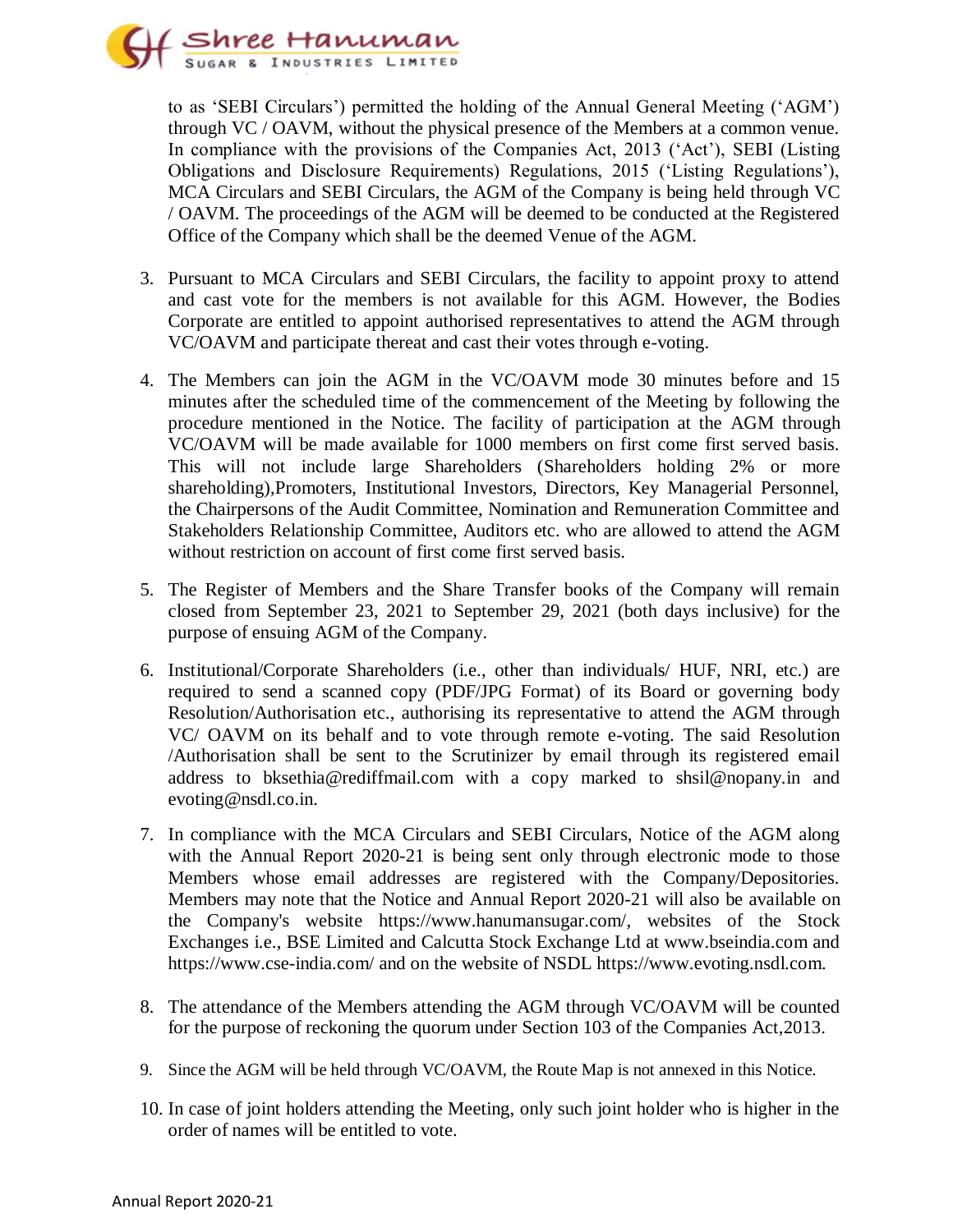

- 11. All documents referred to in the Notice will be available for inspection at the Company's registered office during normal business hours on working days up to the date of the AGM.
- 12. The Securities and Exchange Board of India (SEBI) has mandated the submission of Permanent Account Number (PAN) by every participant in securities market. Members holding shares in electronic form are, therefore, requested to submit their PAN to their Depository Participants with whom they are maintaining their demat accounts. Members holding shares in physical form can submit their PAN to the Company / Registrar.
- 13. Members holding shares in single name and physical form are advised to make nomination in respect of their shareholding in the Company.
- 14. Members who hold shares in physical form in multiple folios in identical names or joint holding in the same order of names are requested to send the share certificates to the Registrar and Transfer Agent, for consolidation into a single folio.
- 15. Non-Resident Indian Members are requested to inform the Registrar, immediately change in their residential status on return to India for permanent settlement.
- 16. Pursuant to the provisions of Section 108 of the Companies Act, 2013 read with Rule 20 of the Companies (Management and Administration) Rules, 2014 (as amended)and Regulation 44 of SEBI (Listing Obligations & Disclosure Requirements) Regulations2015 (as amended), and the Circulars issued by the Ministry of Corporate Affairs dated April 08, 2020, April 13, 2020 and May 05, 2020 the Company is providing facility of remote e-Voting to its Members in respect of the business to be transacted at the AGM. For this purpose, the Company has entered into an agreement with National Securities Depository Limited (NSDL) for facilitating voting through electronic means, as the authorized agency. The facility of casting votes by a member using remote e-Voting system as well as venue voting on the date of the AGM will be provided by NSDL.
- 17. In line with the Ministry of Corporate Affairs (MCA) Circular No. 17/2020 dated April 13, 2020, the Notice calling the AGM has been uploaded on the website of the Company at https://hanumansugar.com/. The Notice can also be accessed from the websites of the Stock Exchanges i.e. BSE Limited and Calcutta Stock Exchange of India Limited at https://www.bseindia.com/ and https://www.cse-india.com/ respectively and the AGM Notice is also available on the website of NSDL (agency for providing the Remote e-Voting facility) i.e. [https://www.evoting.nsdl.com/.](https://www.evoting.nsdl.com/)

## **THE INSTRUCTIONS FOR MEMBERS FOR REMOTE E-VOTING AND JOINING GENERAL MEETING ARE ASUNDER:-**

The remote e-voting period begins on Saturday, September 25, 2021 at 9:00 A.M. and ends on Tuesday, September 28, 2021 at 5:00 P.M. The remote e-voting module shall be disabled by NSDL for voting thereafter. The Members, whose names appear in the Register of Members / Beneficial Owners as on the record date (cut-off date) i.e. September 22, 2021, may cast their vote electronically. The voting right of shareholders shall be in proportion to their share in the paid-up equity share capital of the Company as on the cut-off date, being September 22, 2021.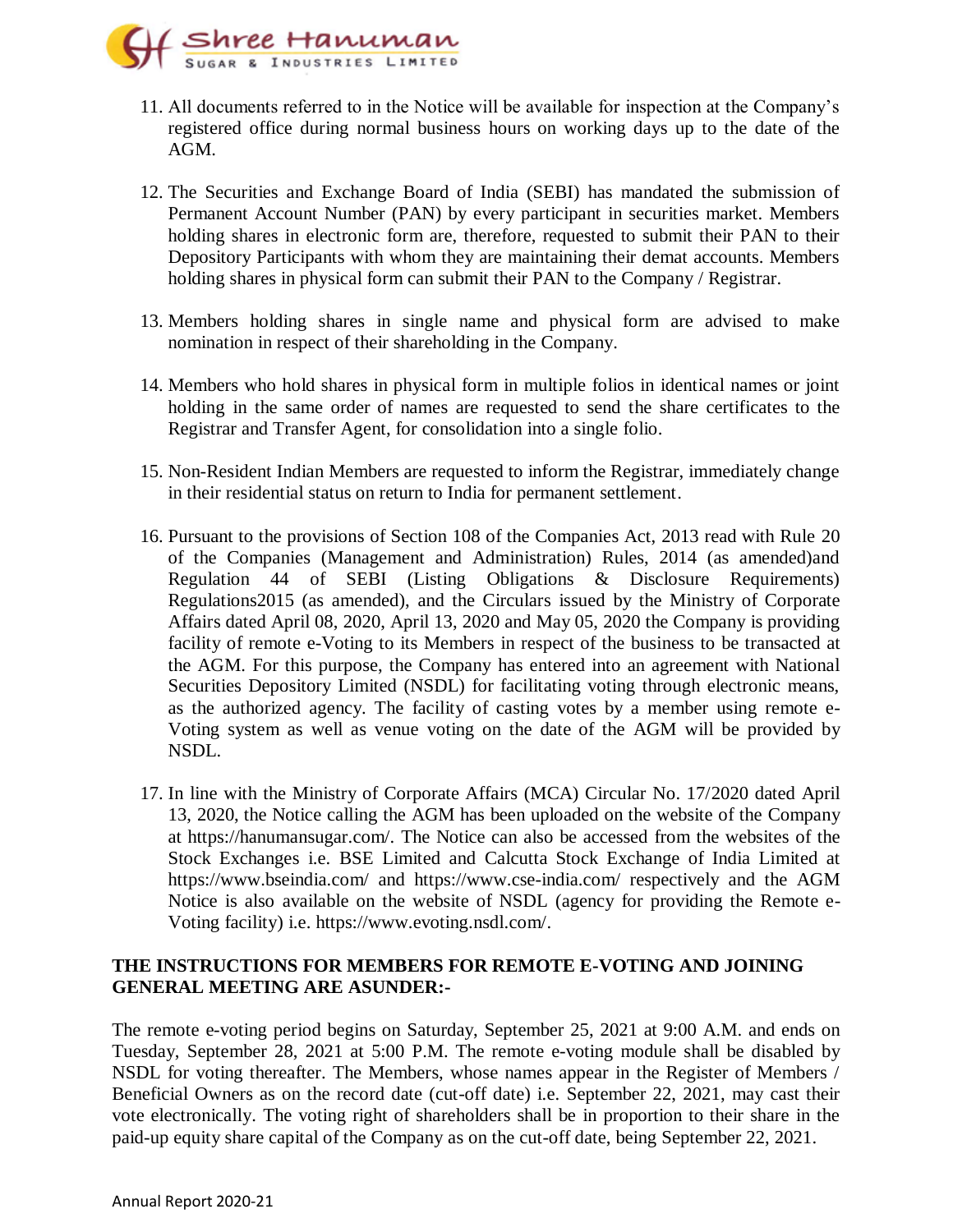

# **How do I vote electronically using NSDL e-Voting system?**

*The way to vote electronically on NSDL e-Voting system consists of "Two Steps" which are mentioned below:*

## **Step 1: Access to NSDL e-Voting system**

# **A) Login method for e-Voting and joining virtual meeting for Individual shareholders holding securities in demat mode**

In terms of SEBI circular dated December 9, 2021 on e-Voting facility provided by Listed Companies, Individual shareholders holding securities in demat mode are allowed to vote through their demat account maintained with Depositories and Depository Participants. Shareholders are advised to update their mobile number and email Id in their demat accounts in order to access e-Voting facility.

Login method for Individual shareholders holding securities in demat mode is given below:

| <b>Type of shareholders</b>                                                         | <b>Login Method</b>                                                                                                                                                                                                                                                                                                                                                                                                                                                                                                                                                                                                                                                                                                                                                                                                                                                                                                                                    |
|-------------------------------------------------------------------------------------|--------------------------------------------------------------------------------------------------------------------------------------------------------------------------------------------------------------------------------------------------------------------------------------------------------------------------------------------------------------------------------------------------------------------------------------------------------------------------------------------------------------------------------------------------------------------------------------------------------------------------------------------------------------------------------------------------------------------------------------------------------------------------------------------------------------------------------------------------------------------------------------------------------------------------------------------------------|
| <b>Individual Shareholders</b><br>holding securities in<br>demat mode with<br>NSDL. | 1. If you are already registered for NSDL IDeAS facility,<br>please visit the e-Services website of NSDL. Open web<br>following<br>by<br>typing<br>the<br>URL:<br>browser<br>https://eservices.nsdl.com/either on a Personal Computer<br>or on a mobile. Once the home page of e-Services is<br>launched, click on the "Beneficial Owner" icon under<br>"Login" which is available under "IDeAS" section. A<br>new screen will open. You will have to enter your User<br>ID and Password. After successful authentication, you<br>will be able to see e-Voting services. Click on "Access to<br>e-Voting" under e-Voting services and you will be able to<br>see e-Voting page. Click on options available against<br>company name or e-Voting service provider - NSDLand<br>you will be re-directed to NSDL e-Voting website for<br>casting your vote during the remote e-Voting period or<br>joining virtual meeting $\&$ voting during the meeting. |
|                                                                                     | 2. If the user is not registered for IDeAS e-Services, option<br>to register is available at https://eservices.nsdl.com.<br>Select "Register Online for IDeAS" Portal or click<br>athttps://eservices.nsdl.com/SecureWeb/IdeasDirectReg.j<br>$\mathbf{sp}$                                                                                                                                                                                                                                                                                                                                                                                                                                                                                                                                                                                                                                                                                             |
|                                                                                     | 3. Visit the e-Voting website of NSDL. Open web browser                                                                                                                                                                                                                                                                                                                                                                                                                                                                                                                                                                                                                                                                                                                                                                                                                                                                                                |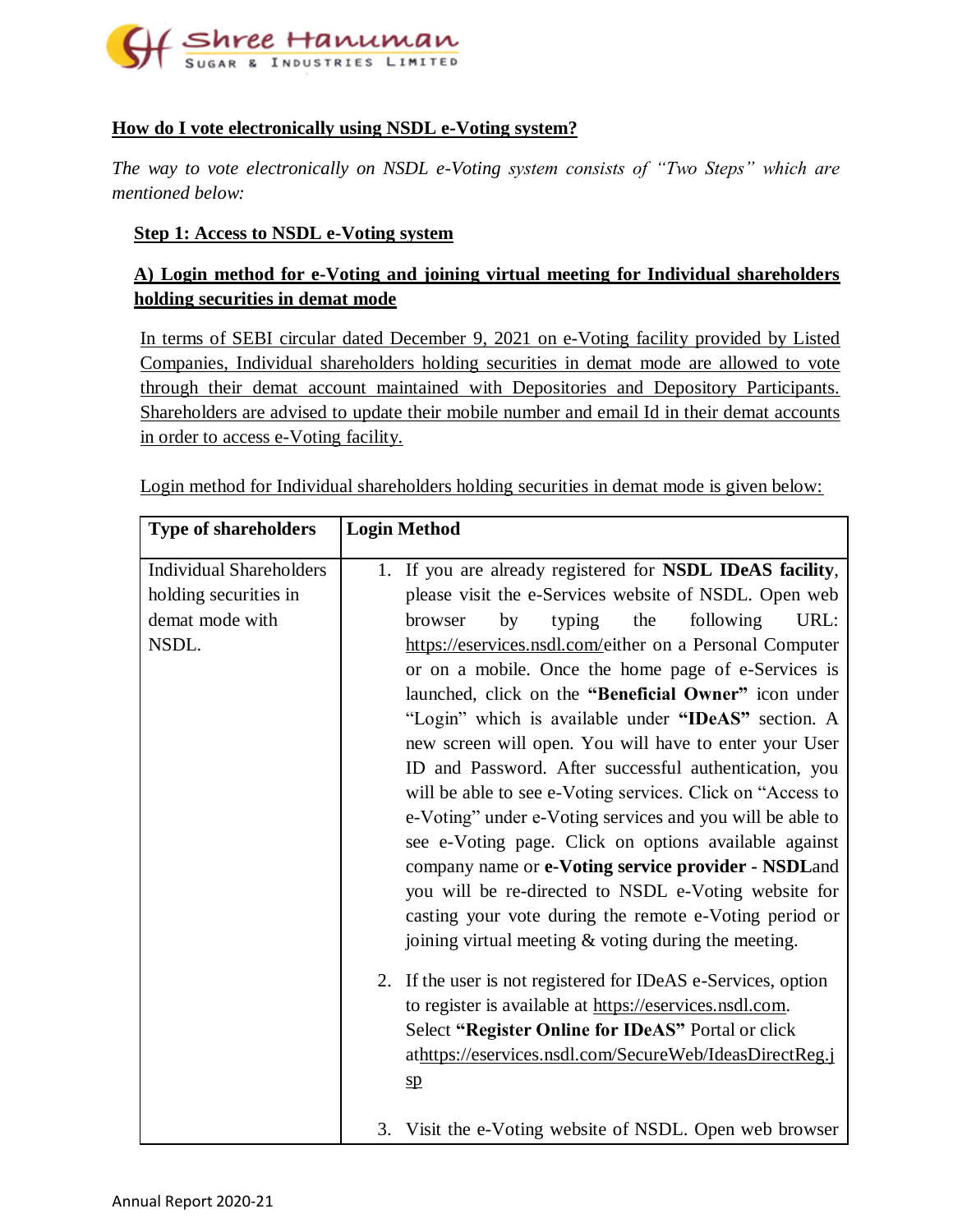Stree Hanuman

|                                | typing<br>the<br>following<br>URL:<br>by                                                                         |  |  |  |  |
|--------------------------------|------------------------------------------------------------------------------------------------------------------|--|--|--|--|
|                                | https://www.evoting.nsdl.com/ either on a Personal                                                               |  |  |  |  |
|                                | Computer or on a mobile. Once the home page of e-                                                                |  |  |  |  |
|                                | Voting system is launched, click on the icon "Login"                                                             |  |  |  |  |
|                                | which is available under 'Shareholder/Member' section.                                                           |  |  |  |  |
|                                | A new screen will open. You will have to enter your User                                                         |  |  |  |  |
|                                | ID (i.e. your sixteen digitdemat account number held                                                             |  |  |  |  |
|                                | with NSDL), Password/OTP and a Verification Code as                                                              |  |  |  |  |
|                                | shown on the screen. After successful authentication, you                                                        |  |  |  |  |
|                                | will be redirected to NSDL Depository site wherein you                                                           |  |  |  |  |
|                                | can see e-Voting page. Click on options available against<br>company name or e-Voting service provider - NSDL    |  |  |  |  |
|                                | and you will be redirected to e-Voting website of                                                                |  |  |  |  |
|                                | NSDL for casting your vote during the remote e-Voting                                                            |  |  |  |  |
|                                | period or joining virtual meeting $\&$ voting during the                                                         |  |  |  |  |
|                                | meeting.                                                                                                         |  |  |  |  |
|                                |                                                                                                                  |  |  |  |  |
| <b>Individual Shareholders</b> | 1. Existing users who have opted for Easi / Easiest, they can                                                    |  |  |  |  |
| holding securities in          | login through their user id and password. Option will be                                                         |  |  |  |  |
| demat mode with CDSL           | made available to reach e-Voting page without any further                                                        |  |  |  |  |
|                                | authentication. The URL for users to login to Easi / Easiest<br>arehttps://web.cdslindia.com/myeasi/home/loginor |  |  |  |  |
|                                | www.cdslindia.com and click on New System Myeasi.                                                                |  |  |  |  |
|                                |                                                                                                                  |  |  |  |  |
|                                | After successful login of Easi/Easiest the user will be also<br>2.                                               |  |  |  |  |
|                                | able to see the E Voting Menu. The Menu will have links of                                                       |  |  |  |  |
|                                | e-Voting service provider i.e. NSDL. Click on NSDL to                                                            |  |  |  |  |
|                                | cast your vote.                                                                                                  |  |  |  |  |
|                                | 3.<br>If the user is not registered for Easi/Easiest, option to                                                  |  |  |  |  |
|                                | register is available at                                                                                         |  |  |  |  |
|                                | https://web.cdslindia.com/myeasi/Registration/EasiRegistra                                                       |  |  |  |  |
|                                | tion                                                                                                             |  |  |  |  |
|                                | Alternatively, the user can directly access e-Voting page by<br>4.                                               |  |  |  |  |
|                                | providing demat Account Number and PAN No. from a link                                                           |  |  |  |  |
|                                | www.cdslindia.com<br>home page. The system will<br>in                                                            |  |  |  |  |
|                                | authenticate the user by sending OTP on registered Mobile                                                        |  |  |  |  |
|                                | & Email as recorded in the demat Account. After successful                                                       |  |  |  |  |
|                                | authentication, user will be provided links for the respective                                                   |  |  |  |  |
|                                | ESP i.e. NSDL where the e-Voting is in progress.                                                                 |  |  |  |  |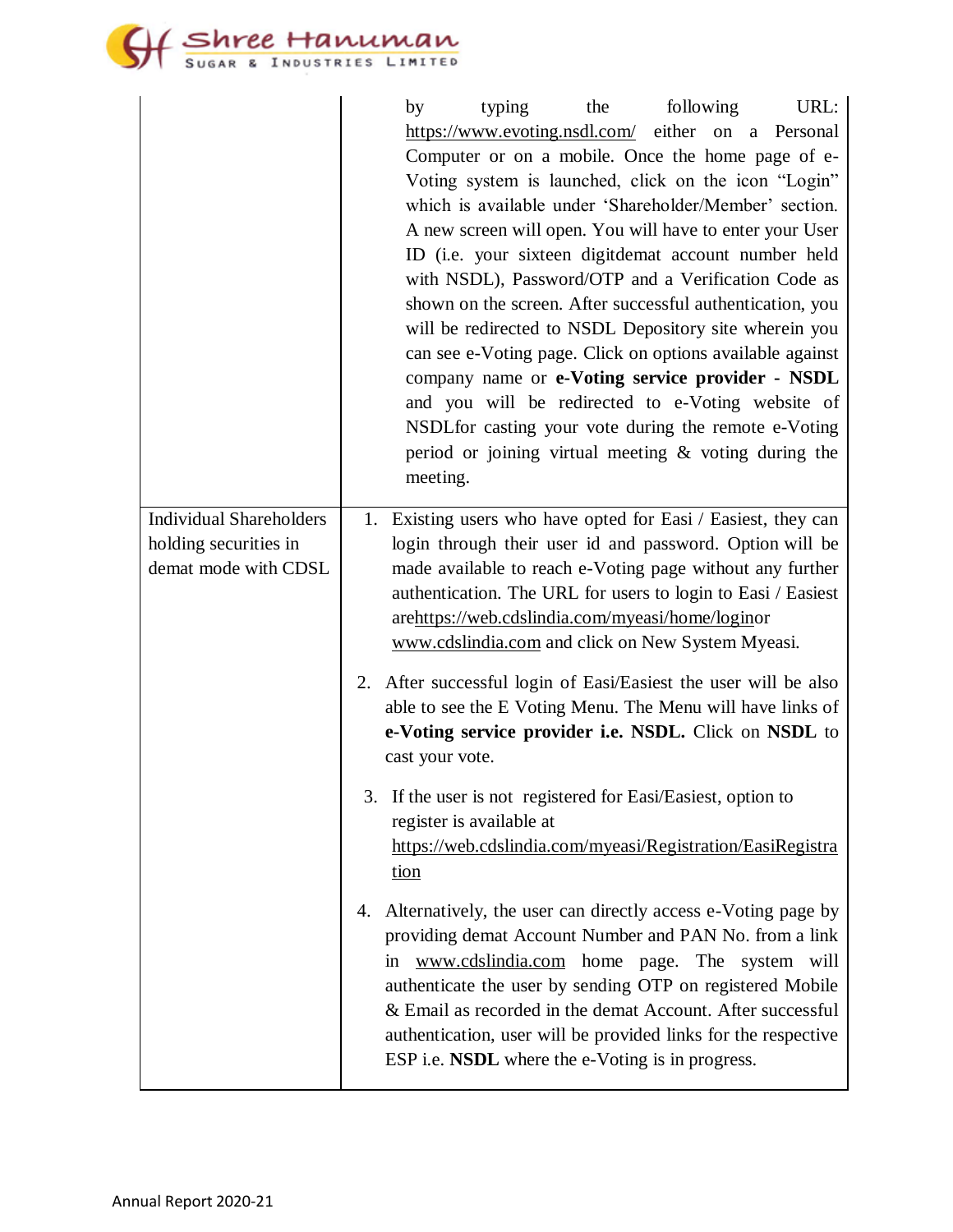

| <b>Individual Shareholders</b> | You can also login using the login credentials of your demat     |  |  |  |
|--------------------------------|------------------------------------------------------------------|--|--|--|
| (holding securities in         | account through your Depository Participant registered with      |  |  |  |
| demat mode) login              | NSDL/CDSL for e-Voting facility. Once login, you will be able    |  |  |  |
| through their depository       | to see e-Voting option. Once you click on e-Voting option, you   |  |  |  |
| participants                   | will be redirected to NSDL/CDSL Depository site after            |  |  |  |
|                                | successful authentication, wherein you can see e-Voting feature. |  |  |  |
|                                | Click on options available against company name or e-Voting      |  |  |  |
|                                | service provider-NSDL and you will be redirected to e-Voting     |  |  |  |
|                                | website of NSDL for casting your vote during the remote e-       |  |  |  |
|                                | Voting period or joining virtual meeting & voting during the     |  |  |  |
|                                | meeting.                                                         |  |  |  |
|                                |                                                                  |  |  |  |

**Important note:** Members who are unable to retrieve User ID/ Password are advised to use Forget User ID and Forget Password option available at abovementioned website.

# **Helpdesk for Individual Shareholders holding securities in demat mode for any technical issues related to login through Depository i.e. NSDL and CDSL.**

| Login type                                                                      | <b>Helpdesk details</b>                                                                                                                                                              |
|---------------------------------------------------------------------------------|--------------------------------------------------------------------------------------------------------------------------------------------------------------------------------------|
| Individual Shareholders holding<br>securities in demat mode with<br><b>NSDL</b> | Members facing any technical issue in login can<br>contact NSDL helpdesk by sending a request at<br>evoting@nsdl.co.inor call at toll free no.: 1800 1020<br>990 and 1800 22 44 30   |
| Individual Shareholders holding<br>securities in demat mode with<br><b>CDSL</b> | Members facing any technical issue in login can<br>contact CDSL helpdesk by sending a request at<br>helpdesk.evoting@cdslindia.com or contact at 022-<br>23058738 or 022-23058542-43 |

**B) Login Method for shareholders other than Individual shareholders holding securities in demat mode and shareholders holding securities in physical mode.**

## **How to Log-in to NSDL e-Voting website?**

- 1. Visit the e-Voting website of NSDL. Open web browser by typing the following URL:<https://www.evoting.nsdl.com/> either on a Personal Computer or on a mobile.
- 2. Once the home page of e-Voting system is launched, click on the icon "Login" which is available under 'Shareholder/Member' section.
- 3. A new screen will open. You will have to enter your User ID, your Password/OTP and a Verification Code as shown on the screen. *Alternatively, if you are registered for NSDL eservices i.e. IDEAS, you can log-in at <https://eservices.nsdl.com/> with your existing IDEAS login. Once you log-in to NSDL eservices after using your log-in credentials, click on e-Voting and you can proceed*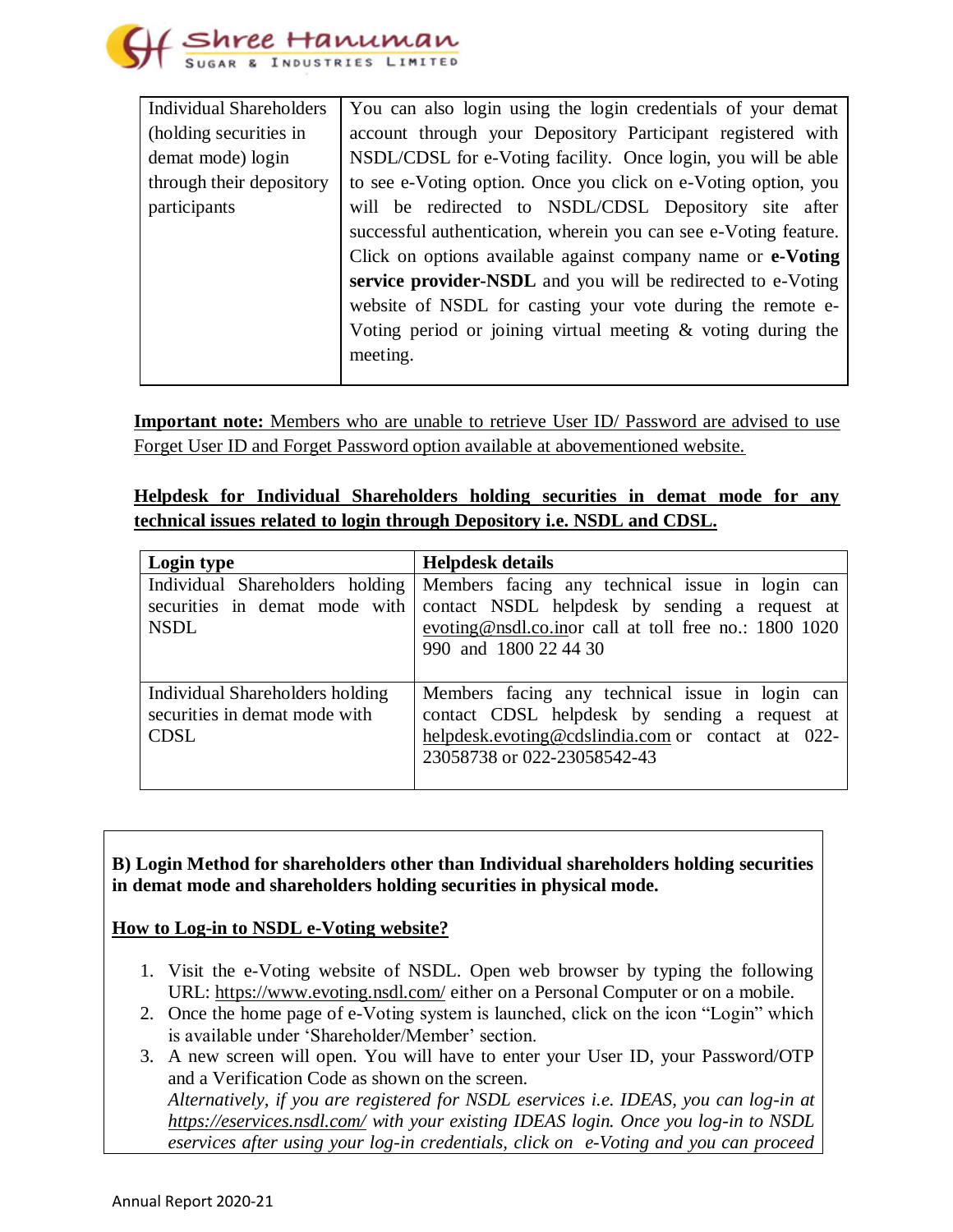

*to Step 2 i.e. Cast your vote electronically.*

4. Your User ID details are given below :

| Manner of holding shares i.e. Demat   Your User ID is:<br>(NSDL or CDSL) or Physical |                                                                                                                                                                      |  |  |
|--------------------------------------------------------------------------------------|----------------------------------------------------------------------------------------------------------------------------------------------------------------------|--|--|
| a) For Members who hold shares in<br>demat account with NSDL.                        | 8 Character DP ID followed by 8 Digit<br>Client ID                                                                                                                   |  |  |
|                                                                                      | For example if your DP ID is IN300***<br>and Client ID is $12******$ then your user<br>ID is IN300***12*******.                                                      |  |  |
| b) For Members who hold shares in<br>demat account with CDSL.                        | 16 Digit Beneficiary ID<br>For example if your Beneficiary ID is<br>$12*****************$ then your user ID is<br>17**************                                   |  |  |
| c) For Members holding shares<br>in<br>Physical Form.                                | EVEN Number followed by Folio<br>Number registered with the company<br>For example if folio number is $001***$<br>and EVEN is 101456 then user ID is<br>101456001*** |  |  |

- 5. Password details for shareholders other than Individual shareholders are given below:
	- a) If you are already registered for e-Voting, then you can user your existing password to login and cast your vote.
	- b) If you are using NSDL e-Voting system for the first time, you will need to retrieve the 'initial password' which was communicated to you. Once you retrieve your 'initial password', you need to enter the 'initial password' and the system will force you to change your password.
	- c) How to retrieve your 'initial password'?
		- (i) If your email ID is registered in your demat account or with the company, your 'initial password' is communicated to you on your email ID. Trace the email sent to you from NSDL from your mailbox. Open the email and open the attachment i.e. a .pdf file. Open the .pdf file. The password to open the .pdf file is your 8 digit client ID for NSDL account, last 8 digits of client ID for CDSL account or folio number for shares held in physical form. The .pdf file contains your 'User ID' and your 'initial password'.
		- (ii) If your email ID is not registered, please follow steps mentioned below in **process for those shareholders whose email ids are not registered**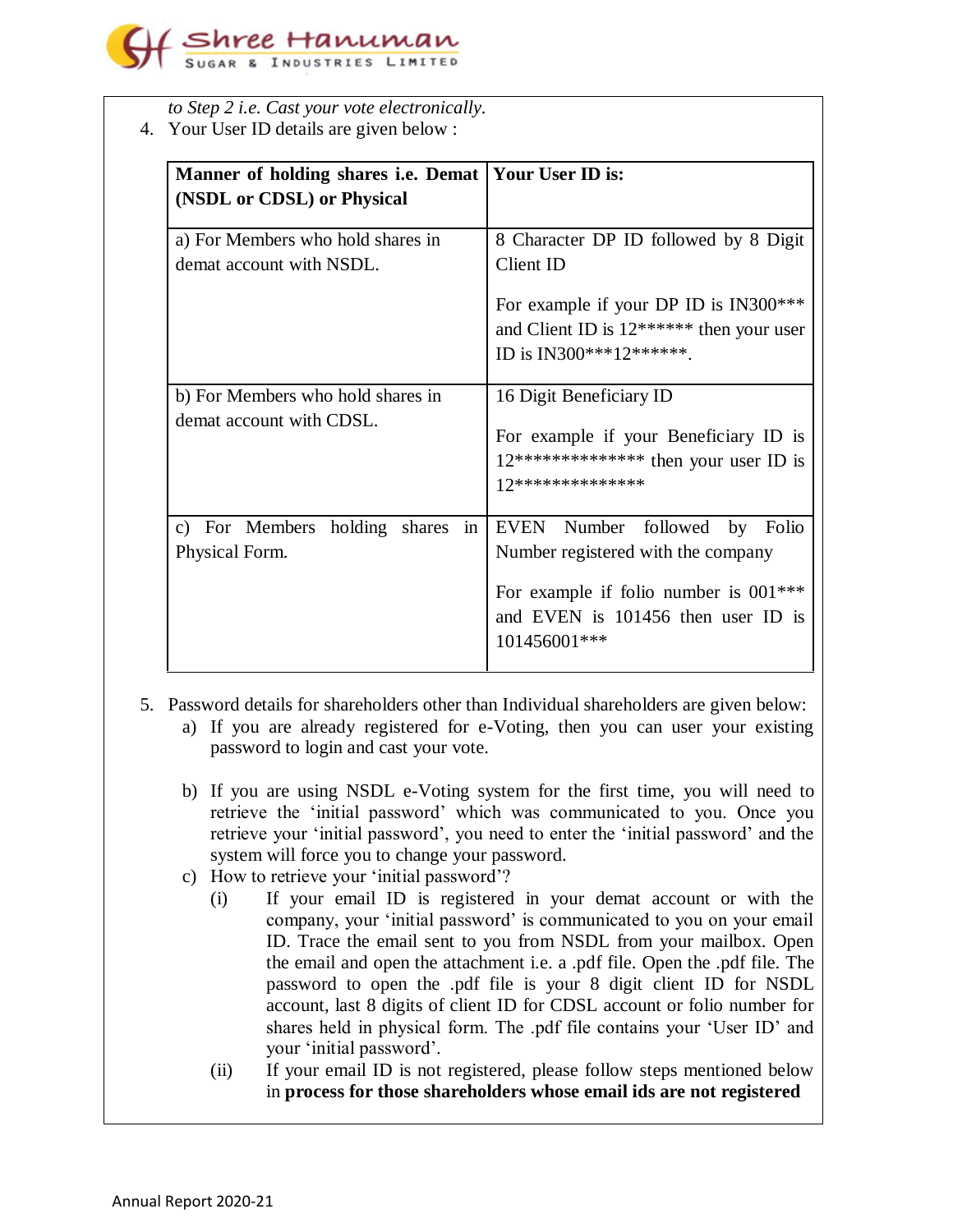

- 6. If you are unable to retrieve or have not received the " Initial password" or have forgotten your password:
	- a) Click on "**[Forgot User Details/Password](https://www.evoting.nsdl.com/eVotingWeb/commonhtmls/NewUser.jsp)**?"(If you are holding shares in your demat account with NSDL or CDSL) option available on www.evoting.nsdl.com.
	- b) **[Physical User Reset Password](https://www.evoting.nsdl.com/eVotingWeb/commonhtmls/PhysicalUser.jsp)**?" (If you are holding shares in physical mode) option available on [www.evoting.nsdl.com.](http://www.evoting.nsdl.com/)
	- c) If you are still unable to get the password by aforesaid two options, you can send a request at <https://www.evoting.nsdl.com/> mentioning your demat account number/folio number, your PAN, your name and your registered address etc.
	- d) Members can also use the OTP (One Time Password) based login for casting the votes on the e-Voting system of NSDL.
- 7. After entering your password, tick on Agree to "Terms and Conditions" by selecting on the check box.
- 8. Now, you will have to click on "Login" button.
- 9. After you click on the "Login" button, Home page of e-Voting will open.

## **Step 2: Cast your vote electronically and join General Meeting on NSDL e-Voting system.**

**How to cast your vote electronically and join General Meeting on NSDL e-Voting system?**

- 1. After successful login at Step 1, you will be able to see all the companies "EVEN" in which you are holding shares and whose voting cycle and General Meeting is in active status.
- 2. Select "EVEN" of company for which you wish to cast your vote during the remote e-Voting period and casting your vote during the General Meeting. For joining virtual meeting, you need to click on "VC/OAVM" link placed under "Join General Meeting".
- 3. Now you are ready for e-Voting as the Voting page opens.
- 4. Cast your vote by selecting appropriate options i.e. assent or dissent, verify/modify the number of shares for which you wish to cast your vote and click on "Submit" and also "Confirm" when prompted.
- 5. Upon confirmation, the message "Vote cast successfully" will be displayed.
- 6. You can also take the printout of the votes cast by you by clicking on the print option on the confirmation page.
- **7.** Once you confirm your vote on the resolution, you will not be allowed to modify your vote.

## **General Guidelines for shareholders**

1. Institutional shareholders (i.e. other than individuals, HUF, NRI etc.) are required to send scanned copy (PDF/JPG Format) of the relevant Board Resolution/ Authority letter etc.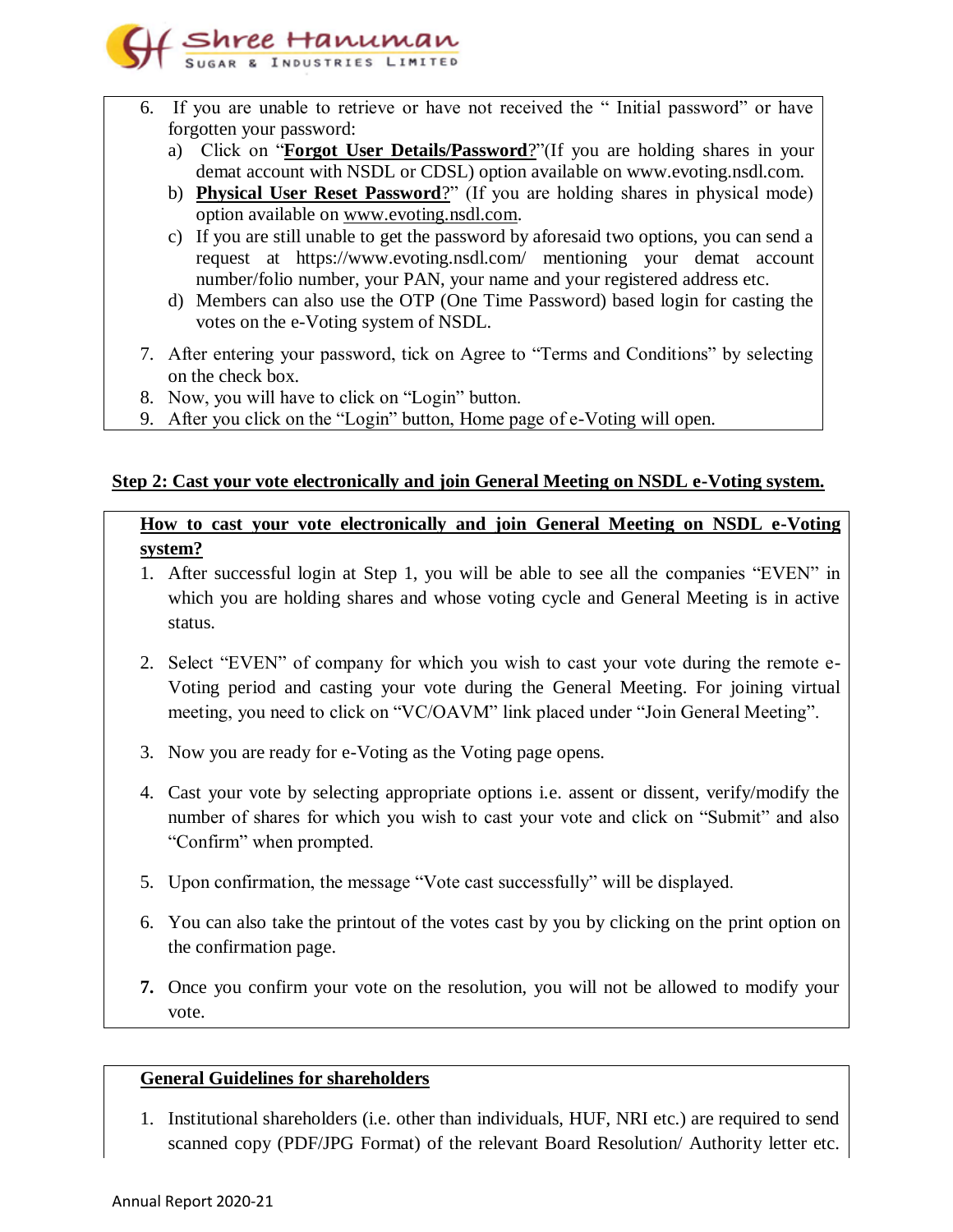

with attested specimen signature of the duly authorized signatory(ies) who are authorized to vote, to the Scrutinizer by e-mail through its registered email address to bksethia@rediffmail.com with a copy marked to shsil@nopany.in with a copy marked to [evoting@nsdl.co.in.](mailto:evoting@nsdl.co.in)

- 2. It is strongly recommended not to share your password with any other person and take utmost care to keep your password confidential. Login to the e-voting website will be disabled upon five unsuccessful attempts to key in the correct password. In such an event, you will need to go through the ["Forgot User Details/Password?"](https://www.evoting.nsdl.com/eVotingWeb/commonhtmls/NewUser.jsp) or ["Physical User Reset](https://www.evoting.nsdl.com/eVotingWeb/commonhtmls/PhysicalUser.jsp)  [Password?"](https://www.evoting.nsdl.com/eVotingWeb/commonhtmls/PhysicalUser.jsp) option available on www.evoting.nsdl.com to reset the password.
- **3.** In case of any query / grievance with respect to Remote E-voting, members may refer to the Frequently Asked Questions (FAQs) for Shareholders and Remote E-voting User Manual for Shareholders available under the Downloads section of NSDL's e-voting website or contact Mr. Amit Vishal, AVP / Ms. Pallavi Mhatre, Manager, NSDL, Trade World, "A" Wing, 4th Floor, Kamala Mills Compound, Lower Parel, Mumbai 400 013 at toll free no. 11800 1020 990 / 1800 22 44 30 or at E-mail ID : evoting @nsdl.co.in.

**Process for those shareholders whose email ids are not registered with the depositories for procuring user id and password and registration of e mail ids for e-voting for the resolutions set out in this notice**:

- 1. In case shares are held in physical mode please provide Folio No., Name of shareholder, scanned copy of the share certificate (front and back), PAN (self attested scanned copy of PAN card), AADHAR (self attested scanned copy of Aadhar Card) by email to email to mdpldc@yahoo.com with copy marked to shsil@nopany.in
- 2. In case shares are held in demat mode, please provide DPID-CLID (16 digit DPID + CLID or 16 digit beneficiary ID), Name, client master or copy of Consolidated Account statement, PAN (self attested scanned copy of PAN card), AADHAR (self attested scanned copy of Aadhar Card) to 1. email to mdpldc@yahoo.com with copy marked to shsil@nopany.in
- 3. If you are an Individual shareholders holding securities in demat mode, you are requested to refer to the login method explained at **step 1 (A**) i.e. **Login method for e-Voting and joining virtual meeting for Individual shareholders holding securities in demat mode**.
- 4. Alternatively shareholder/members may send a request to [evoting@nsdl.co.in](mailto:evoting@nsdl.co.in) for procuring user id and password for e-voting by providing above mentioned documents.
- 5. In terms of SEBI circular dated December 9, 2021 on e-Voting facility provided by Listed Companies, Individual shareholders holding securities in demat mode are allowed to vote through their demat account maintained with Depositories and Depository Participants. Shareholders are required to update their mobile number and email ID correctly in their demat account in order to access e-Voting facility.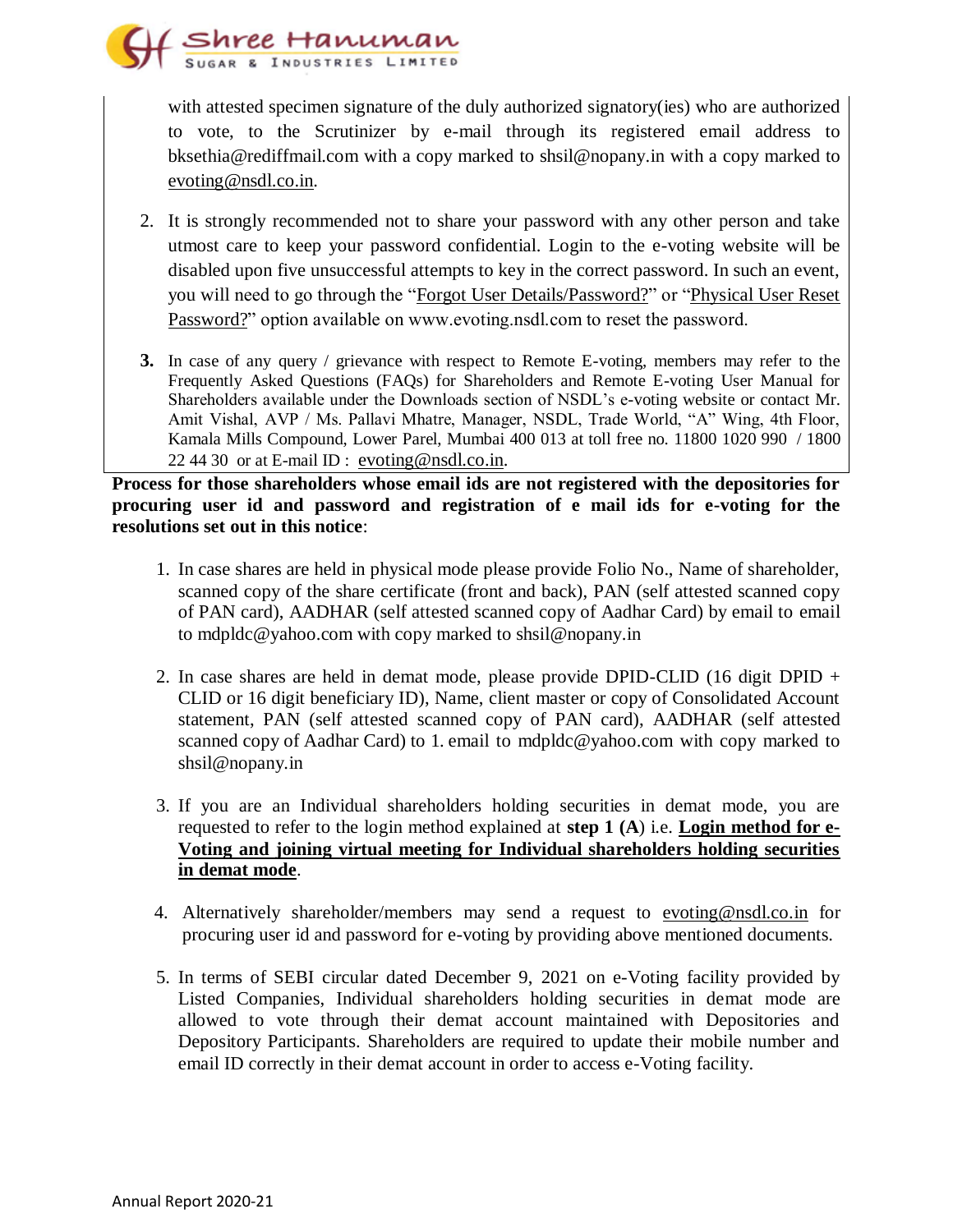

# **THE INSTRUCTIONS FOR MEMBERS FOR e-VOTING ON THE DAY OF THE AGM ARE AS UNDER:-**

- 1. The procedure for e-Voting on the day of the AGM is same as the instructions mentioned above for remote e-voting.
- 2. Only those Members/ shareholders, who will be present in the AGM through VC/OAVM facility and have not casted their vote on the Resolutions through remote e-Voting and are otherwise not barred from doing so, shall be eligible to vote through e-Voting system in the EGM/AGM.
- 3. Members who have voted through Remote e-Voting will be eligible to attend the AGM. However, they will not be eligible to vote at the EGM/AGM.
- 4. The details of the person who may be contacted for any grievances connected with the facility for e-Voting on the day of the AGM shall be the same person mentioned for Remote e-voting.

## **INSTRUCTIONS FOR MEMBERS FOR ATTENDING THE AGM THROUGH VC/OAVM ARE AS UNDER:**

- 1. Member will be provided with a facility to attend the AGM through VC/OAVM through the NSDL e-Voting system. Members may access by following the steps mentioned above for **Access to NSDL e-Voting system**. After successful login, you can see link of "VC/OAVM link" placed under **"Join General meeting"** menu against company name. You are requested to click on VC/OAVM link placed under Join General Meeting menu. The link for VC/OAVM will be available in Shareholder/Member login where the EVEN of Company will be displayed. Please note that the members who do not have the User ID and Password for e-Voting or have forgotten the User ID and Password may retrieve the same by following the remote e-Voting instructions mentioned in the notice to avoid last minute rush.
- 2. Members are encouraged to join the Meeting through Laptops for better experience.
- 3. Further Members will be required to allow Camera and use Internet with a good speed to avoid any disturbance during the meeting.
- 4. Please note that Participants Connecting from Mobile Devices or Tablets or through Laptop connecting via Mobile Hotspot may experience Audio/Video loss due to Fluctuation in their respective network. It is therefore recommended to use Stable Wi-Fi or LAN Connection to mitigate any kind of aforesaid glitches.
- 5. Shareholders who would like to express their views/have questions may send their questions in advance mentioning their name demat account number/folio number, email id, mobile number at shsil@nopany.in. The same will be replied by the company suitably.
- 18. The voting rights of members shall be in proportion to their shares of the paid up equity share capital of the Company as on the cut-off date of September 22, 2021.
- 19. Any person, who has acquired shares and becomes a member of the Company after the dispatch of notice of the AGM and holding shares as on cut-off date, may obtain the login ID and password by sending a request at [evoting@nsdl.co.in.](mailto:evoting@nsdl.co.in) If the members are already registered with NSDL for evoting, then he/she can use his/her existing User ID and Password for casting the vote through remote e-voting.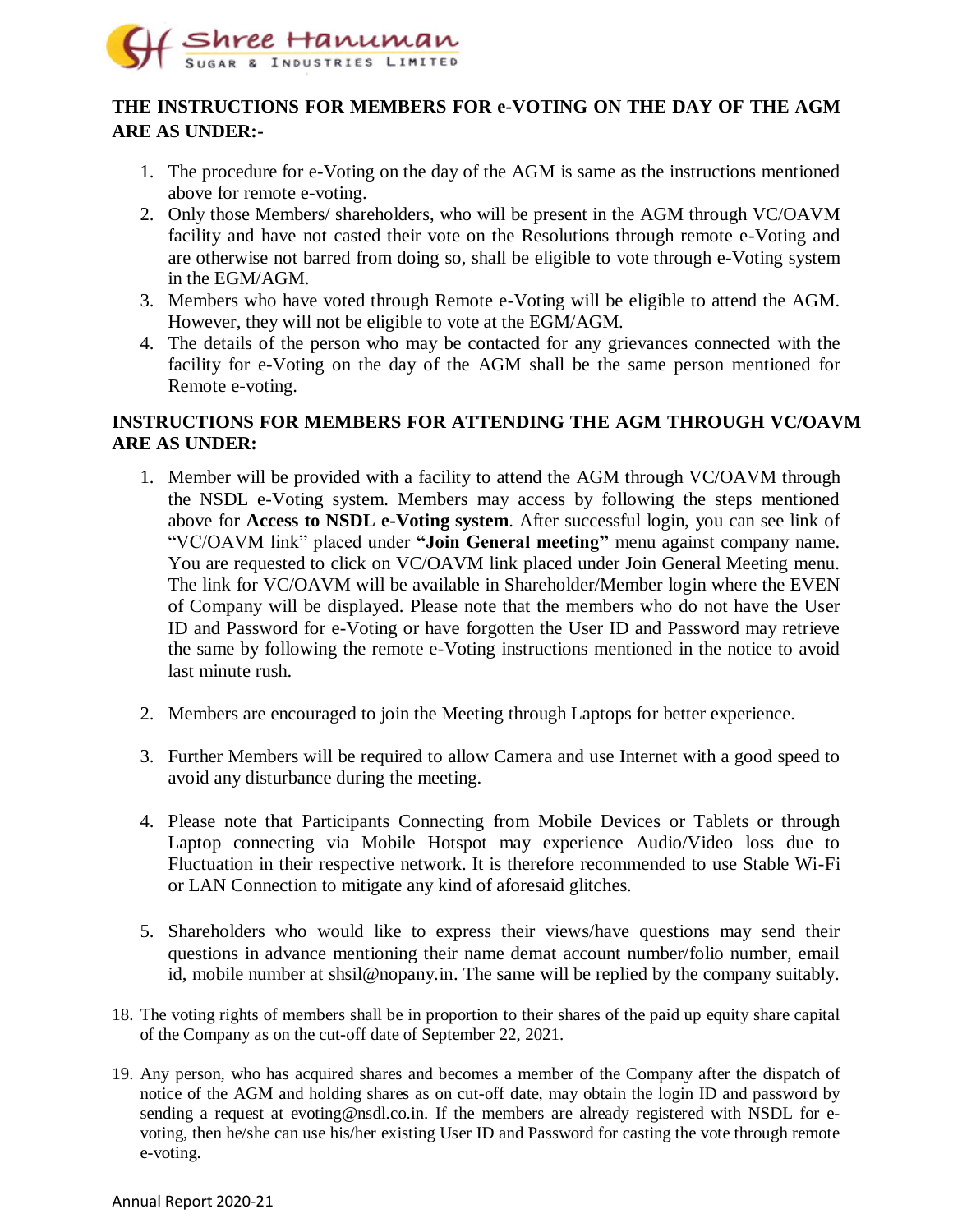

- 20. A person, whose name is recorded in the register of members or in the register of beneficial owners maintained by the depositories as on the cut-off date only shall be entitled to avail the facility of remote e-voting as well as voting at the AGM through ballot paper.
- 21. Mr. B. K Sethia, Chartered Accountant (Membership No.063033) has been appointed for as the Scrutinizer for providing facility to the members of the Company to scrutinize the voting and remote e-voting process in a fair and transparent manner.
- 22. The Chairman shall, at the AGM at the end of discussion on the resolutions on which voting is to be held, allow e-voting through NSDL platform for those members who are present at the AGM but have not cast their votes by availing the remote e-voting facility.
- 23. The Scrutinizer shall after the conclusion of voting at the general meeting, will first count the votes cast at the meeting and thereafter unblock the votes cast through remote e-voting in the presence of at least two witnesses not in the employment of the Company and shall make, not later than three days of the conclusion of the AGM, a consolidated scrutinizer's report of the total votes cast in favor or against, if any, to the Chairman or a person authorized by him in writing, who shall countersign the same and declare the result of the voting forthwith.
- 24. The Results declared along with the report of the Scrutinizer shall be placed on the website of the Company www.hanumansugar.com and on the website of NSDL immediately after the declaration of result by the Chairman or a person authorized by him in writing. The results shall also be immediately forwarded to the Stock Exchange at which Company's Shares are listed.

#### **STATEMENT PURSUANT TO SECTION 102(1) OF THE COMPANIES ACT, 2013 ("the Act")**

As required under Section 102 of Companies Act, 2013 ("the Act"), the following explanatory statement sets out all material facts relating to the businesses mentioned under Item Nos. 3 to 5 of the accompanying notice.

#### **Re.: Item No. 3 & 4: Appointment of Mr. Bijan Aditya ( DIN: 07887918) and Mr. Chinmoy De (DIN: 09057498), as Independent Directors**

Pursuant to the provisions of Section 149, 152 all other applicable provisions of the Companies Act, 2013 ('the Act') and the Companies (Appointment and Qualifications of Directors) Rules, 2014 (including any statutory modification(s) or re-enactment thereof, for the time being in force) and Regulation 17 of the SEBI (LODR) Regulation 2015, and recommendation of Nomination and Remuneration Committee ("NRC") Mr. Bijan Aditya ( DIN: 07887918) and Mr. Chinmoy De (DIN: 09057498), who were appointed as Additional Directors by the Board of Directors pursuant to the provisions of Section 161 (1) of the Act and Articles of Association of the Company on December 29, 2021 and February 8, 2021 respectively and hold office upto the date of this Annual General Meeting, and in respect of them notices in writing under Section 160 of the Act have been received from members signifying intention to propose their candidature for the office of the Director, be and is hereby appointed as Non-Executive Independent Directors of the Company, to hold office for the period from September 29, 2021 to December 28, 2025 and from September 29, 2021 to February 7, 2026, respectively or the date of Annual General Meeting to be held in the year 2025, whichever is earlier.

Mr. Bijan Aditya and Mr. Chinmoy De are not disqualified from being appointed as Director in terms of Section 164 of the Act. The Company has also received declarations from Mr. Bijan Aditya and Mr. Chinmoy De that they meet the criteria of independence as prescribed both under sub-section (6) of Section 149 of the Act and under the Listing Regulations.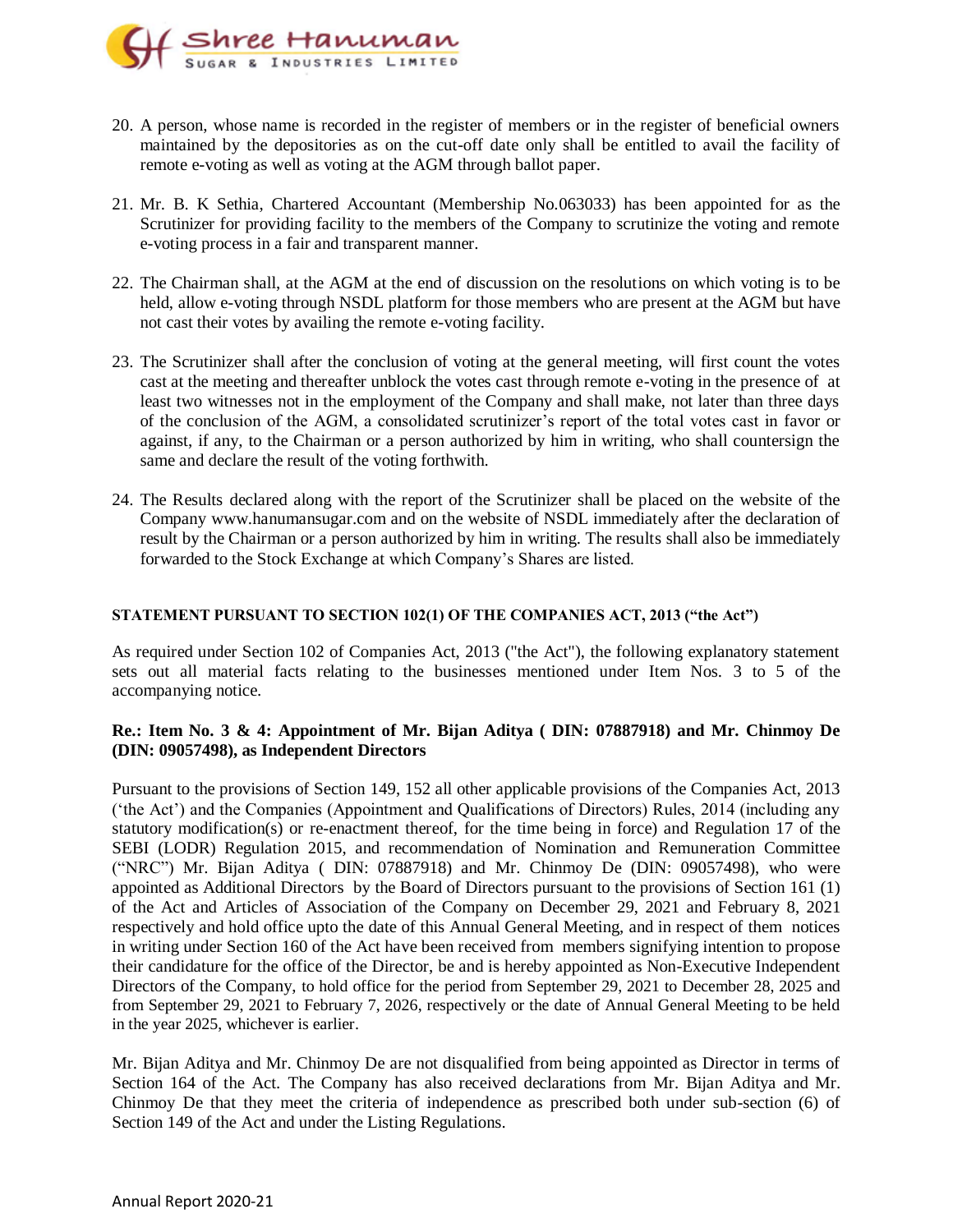

In the opinion of the Board, Mr. Aditya and Mr. De fulfil the conditions for appointment as Independent Director as specified in the Act and the SEBI Listing Regulations. Mr. Aditya and Mr. De are independent to the management.

Details of Mr. Aditya and Mr. De are provided in the "Annexure" to the Notice pursuant to the provisions of SEBI Listing Regulations and the Secretarial Standard on General Meetings ("SS-2"), issued by the Institute of Company Secretaries of India. Copy of letter of appointment of Mr. Aditya and Mr. De setting out the terms and conditions of appointment are available for inspection.

None of the Directors and Key Managerial Personnel of the Company and their relatives is, in any way, concerned or interested, financially or otherwise, in this resolution except Mr. Aditya and Mr. De and their relatives.

The Board recommends the Special Resolutions set out at Item Nos.3 and 4 of the Notice for approval by the Members.

#### **Re.: Item No. 5: Approval of Appointment of Mr. Leonard Carvey (DIN: 08958275) As Wholetime Director**

The Board at its meeting held on 11th November, 2020, pursuant to the recommendation of the Nomination and Remuneration Committee (NRC) and the Audit Committee and subject to approval of members of the Company, has appointed Mr. Leonard Carvey, as Wholetime Director of the Company for a term of 3 years.

Mr. Leonard Carveyat 56 years has rich experience of over 8 years in the corporate functions and administrative function.

The Board and the NRC has approved the terms and conditions of Mr. Carvey's appointment and payment to him of consolidated remuneration of Rs 22500/- per month plus, perquisite, i.e., contribution to P.F. and Gratuity as per Rules of the Company. He does not hold any shares in the Company. In the event of inadequacy or absence of net profits in any year during his tenure, he shall be paid the said remuneration as minimum remuneration subject limits as may be prescribed by the Schedule V and/or other applicable provisions of the Act.

The remuneration payable to Mr. Leonard Carvey is in accordance with the provisions of Sections 196 and 197 read with Schedule V and other applicable provisions, if any, of the Companies Act, 2013.

The details as per Schedule V of the Companies Act, 2013 are provided in the Notice of the AGM. The other disclosures required under Regulation 36(3) of SEBI (LODR) Regulations, 2015 and Secretarial Standard-2 of ICSI are set out at the end of this notice.

A copy of service agreement for the aforesaid appointment of Mr. Carvey would be available for inspection at the registered office of the Company till the date of AGM and a copy thereof shall be provided to member(s) upon request.

The Board recommends the Ordinary Resolutions set out at Item Nos. 5 of the Notice for approval by the Members.

None of the Directors or key managerial personnel or their relatives, except Mr. Leonard Carvey are concerned or interested respectively in the said Resolution.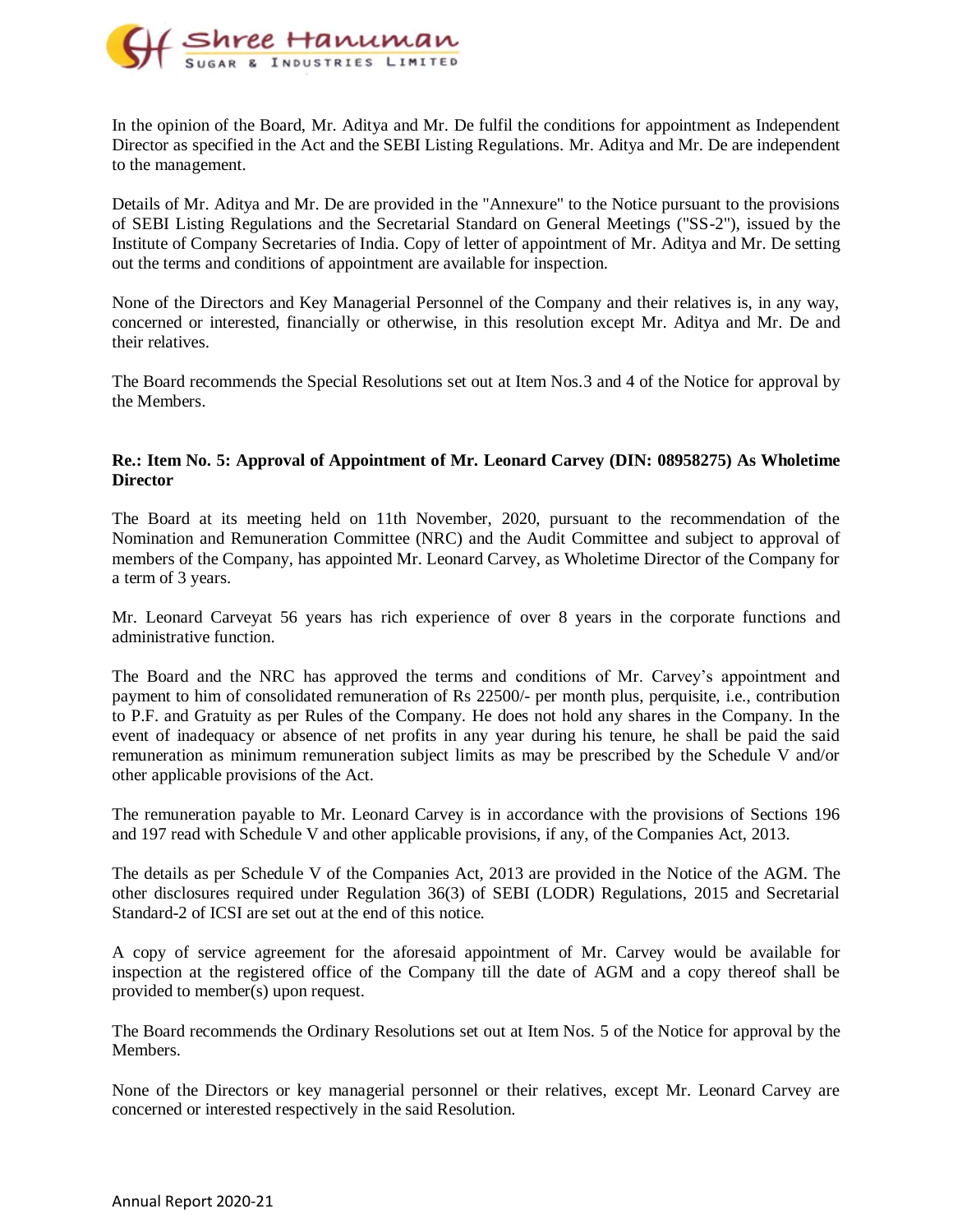

| <b>I. GENERAL INFORMATION</b>                                                                                                                                   |                                                                                                                                                                                                                                                                                                                   |         |         |              |
|-----------------------------------------------------------------------------------------------------------------------------------------------------------------|-------------------------------------------------------------------------------------------------------------------------------------------------------------------------------------------------------------------------------------------------------------------------------------------------------------------|---------|---------|--------------|
| Name                                                                                                                                                            | Mr. Leonard Carvey                                                                                                                                                                                                                                                                                                |         |         |              |
| Nature of industry                                                                                                                                              | Manufacturing of Sugar and Molasses and construction                                                                                                                                                                                                                                                              |         |         |              |
| Date or expected date of<br>commencement of commercial<br>production                                                                                            | Existing Company, Not Applicable                                                                                                                                                                                                                                                                                  |         |         |              |
| In case of new companies,<br>expected date of commencement<br>of activities as per project<br>approved by financial institutions<br>appearing in the prospectus | <b>Existing Company - Not Applicable</b>                                                                                                                                                                                                                                                                          |         |         |              |
| Financial performance based on<br>given indicators                                                                                                              |                                                                                                                                                                                                                                                                                                                   |         |         | Rs. in Lakhs |
|                                                                                                                                                                 |                                                                                                                                                                                                                                                                                                                   | 2020-21 | 2019-20 | 2018-19      |
|                                                                                                                                                                 | Sales and Other<br>Income                                                                                                                                                                                                                                                                                         | 21.48   | 154.28  | 129.23       |
|                                                                                                                                                                 | <b>Net</b><br>Profit/(Loss)                                                                                                                                                                                                                                                                                       | (47.10) | (55.12) | (79.47)      |
| Foreign investments or<br>collaborators, if any                                                                                                                 | The Company does not have foreign investment                                                                                                                                                                                                                                                                      |         |         |              |
|                                                                                                                                                                 | II. INFORMATION ABOUT MANAGERIAL PERSONNEL                                                                                                                                                                                                                                                                        |         |         |              |
| Name                                                                                                                                                            | Mr. Leonard Carvey                                                                                                                                                                                                                                                                                                |         |         |              |
| Background details                                                                                                                                              | Mr. Leonard Carvey aged about 56 year with 8 years'<br>experience in corporate functions and administrative function.                                                                                                                                                                                             |         |         |              |
| Past remuneration                                                                                                                                               | <b>Nil</b>                                                                                                                                                                                                                                                                                                        |         |         |              |
| Recognition or awards                                                                                                                                           | Not Applicable                                                                                                                                                                                                                                                                                                    |         |         |              |
| Job profile and his suitability                                                                                                                                 | To manage the day to day affairs of the Company including<br>power to sign documents, deeds, agreements and other papers<br>and to do and perform related acts on behalf of the Company<br>in the ordinary course of business and in the interest of the<br>Company subject to superintendence and control of the |         |         |              |

# **Details pursuant to Schedule V of the Companies Act, 2013 for Item Nos. 5:**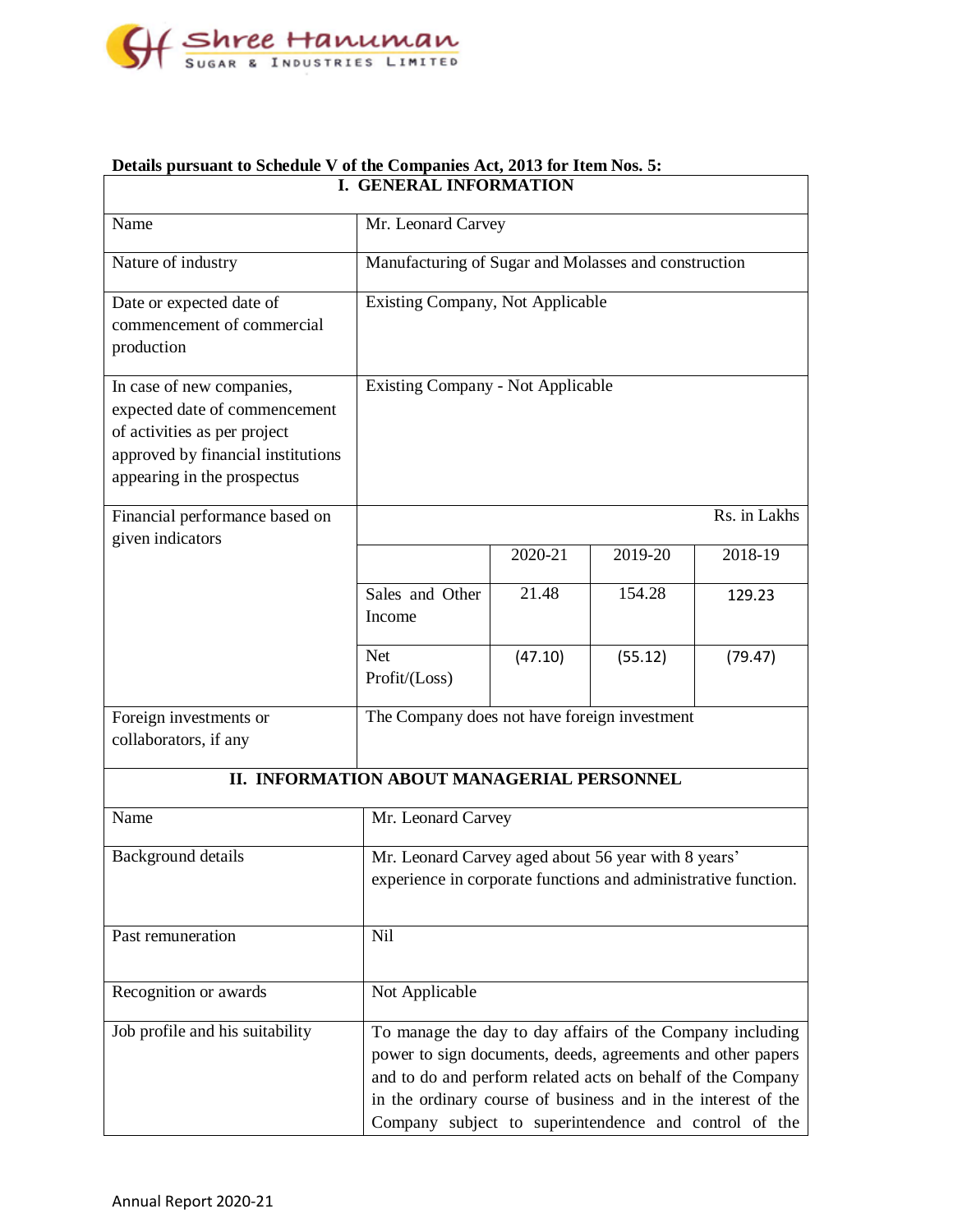

|                                                                                                                                                                                                                           | Board.                                                                                                                                                                                                                                                                                                                                                                                                                                                                                              |  |  |  |
|---------------------------------------------------------------------------------------------------------------------------------------------------------------------------------------------------------------------------|-----------------------------------------------------------------------------------------------------------------------------------------------------------------------------------------------------------------------------------------------------------------------------------------------------------------------------------------------------------------------------------------------------------------------------------------------------------------------------------------------------|--|--|--|
| Remuneration proposed                                                                                                                                                                                                     | Consolidated Remuneration of Rs. 22500/- per month, plus<br>perquisites, i.e., Contribution to P.F. and Gratuity as per<br>Rules of the Company.                                                                                                                                                                                                                                                                                                                                                    |  |  |  |
| Comparative remuneration profile<br>with respect to industry, size of the<br>company, profile of the position<br>and person (in case of expatriates<br>the relevant details would be w.r.t.<br>the country of his origin) | The<br>proposed remuneration is comparable with<br>the<br>remuneration drawn by the peers and is necessitated.                                                                                                                                                                                                                                                                                                                                                                                      |  |  |  |
| Pecuniary relationship directly or<br>indirectly with the company, or<br>relationship with the managerial<br>personnel, if any                                                                                            | Mr. Leonard Carvey does not have any pecuniary relationship<br>with the Company or with the managerial personnel.                                                                                                                                                                                                                                                                                                                                                                                   |  |  |  |
| <b>III. OTHER INFORMATION</b>                                                                                                                                                                                             |                                                                                                                                                                                                                                                                                                                                                                                                                                                                                                     |  |  |  |
| Reasons of loss or inadequate<br>profits                                                                                                                                                                                  | During the year under review Company's Sugar Mill at<br>Motihari, Bihar, remained inoperational, which was closed<br>due to various factors, which mainly included cost<br>ineffectiveness due to old plant and machinery, financial<br>crunch and labour unrest at the Mill.                                                                                                                                                                                                                       |  |  |  |
| Steps taken or proposed to be<br>taken for improvement                                                                                                                                                                    | The management has taken a drive for making the unit<br>operational and wants to undertake up-gradation programme<br>to make it cost effective at the cost of around 12.50 crores.<br>The up-gradation programme is planned to be part-financed<br>out of Term Loan from Banks/Institutions.<br>The Company also deals in construction rights, has plans to<br>expand its construction activities by undertaking housing<br>projects comprising economy as well as luxurious residential<br>houses. |  |  |  |
| Expected increase in productivity<br>and profits in measurable terms                                                                                                                                                      | The up-gradation programme involves overhauling, up-<br>gradation and addition of some balancing equipments to<br>ensure immediate achievement of break-even point because of<br>improvement in operational efficiency by way of high<br>productivity, lower cost of production and improvement in<br>quality of sugar, leading to higher sales realizations in the<br>next five years.                                                                                                             |  |  |  |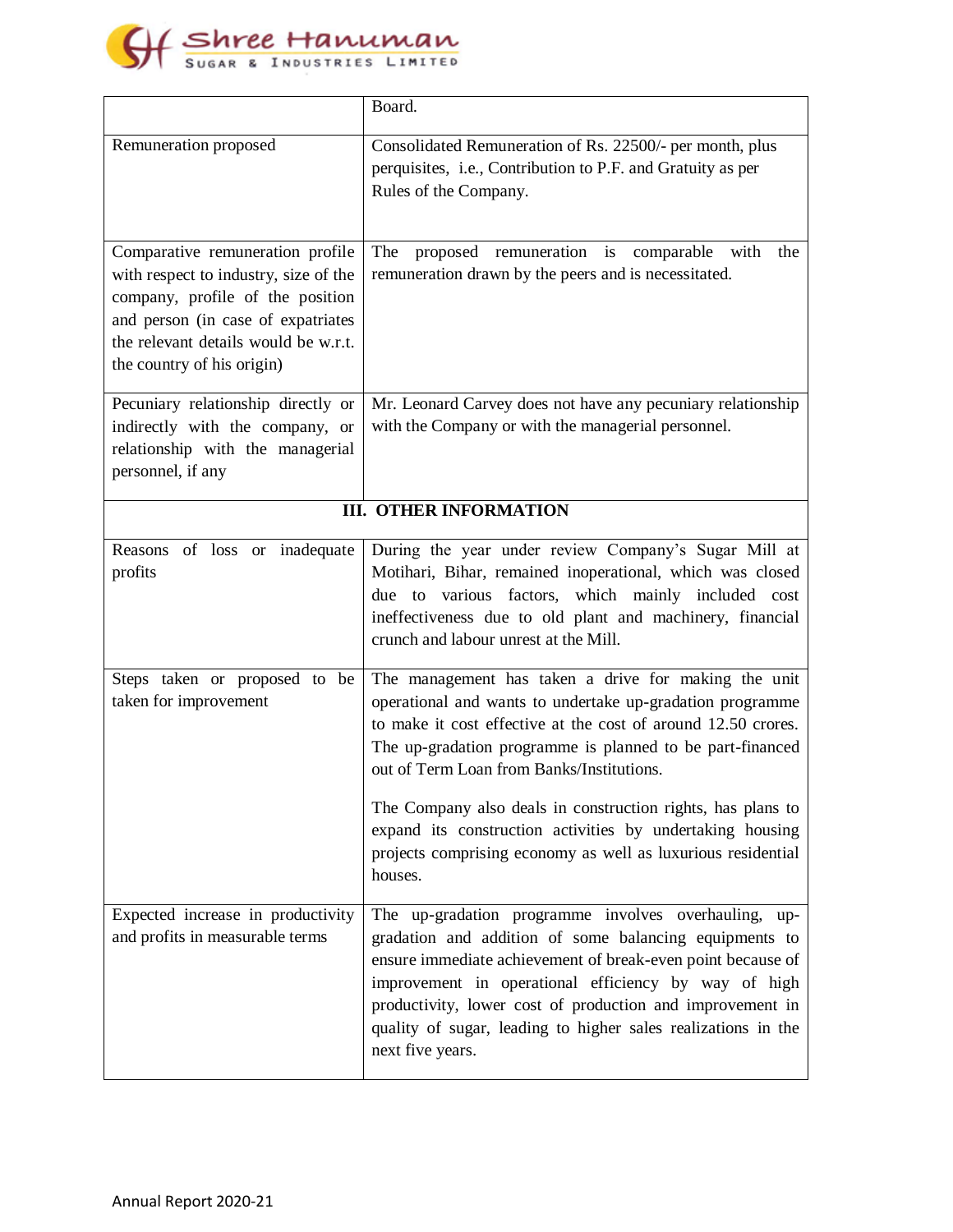

#### **IV. DISCLOSURES**

The following disclosures are given in the Board of Director's report under the heading "Corporate Governance Report" of the Company in the Annual Report 2020-21:

- (i) All elements of remuneration package such as salary, benefits, bonuses, stock options, pension, etc. of all the directors;
- (ii) Details of fixed component and performance linked incentives along with the performance criteria;
- (iii) Service contracts, notice period, severance fees;
- (iv) Stock option details, if any, and whether the same has been issued at a discount as well as the period over which accrued and over which exercisable.

## By Order of the Board For **SHREE HANUMAN SUGAR & INDUSTRIES LTD**

 $Sd$ <sup>-</sup>

Registered Office: Khushboo Doshi Chandra Kunj, 4th Floor Company Secretary 3, Pretoria Street, Kolkata – 700071 CIN: L15432WB1932PLC007276 E-mail: [info@hanumansugar.com](mailto:info@hanumansugar.com) Date: 13.08.2021